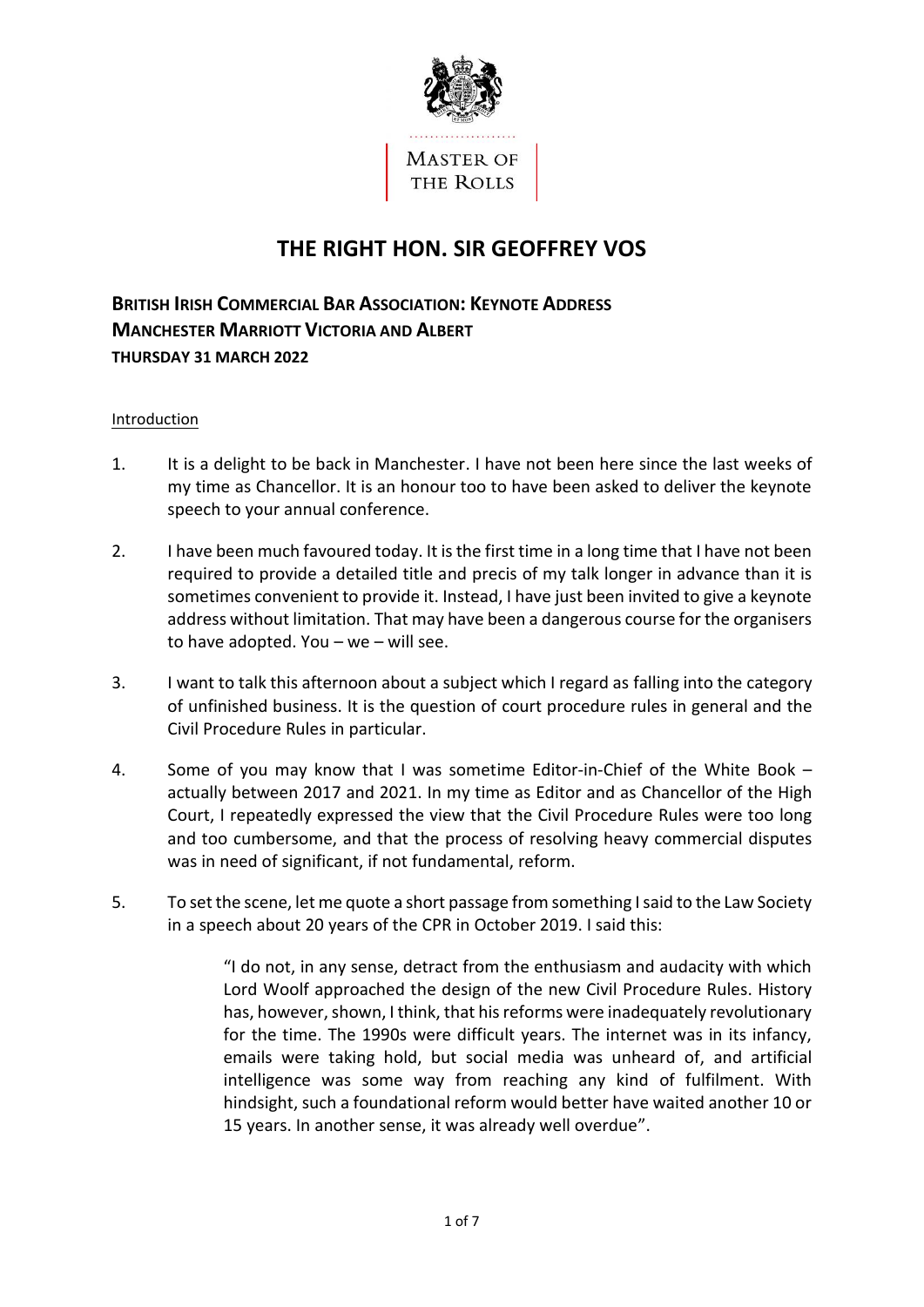- 6. I went on in that speech to suggest some of the reforms that I want to talk about again today.
- 7. Since then, of course, I moved jobs from being in charge of the Business and Property Courts to being Head of Civil Justice. As a result, my focus has changed from commercial cases to the larger bulk of civil claims and small claims often brought in the County Court. Some of you will have seen that I have also been vocally supporting the introduction of an holistic online digital justice system across civil, family and tribunals. This change of focus is relevant to what I am talking about today, so it is worth saying a little more about it.
- 8. Before I do, however, I might just quote, in support of consistency, what I said about a digital justice system back in 2019:

"Online dispute resolution will develop to absorb many types of case that at the moment are thought to be immune to it. That is because it provides excellent access to justice. It is economical in terms of legal fees, time, and travelling, and it provides online what young litigants and modern business people are expecting to be able to do – namely to resolve their disputes as they resolve or obtain everything else by the use of their various devices and the internet".

# The online funnel

- 9. My vision for a  $21^{st}$  century civil justice system is, as many of you will already know, shaped like a funnel. It starts with any would-be claimant being able to go to a single well publicised website or app to be directed, after entering some basic information about their claim, to the appropriate pre-action or court portal in which their claim can be either resolved or progressed.
- 10. Behind that point of entry, there will be a series of pre-action portals and ombuds sites which would aim to resolve industry specific problems for consumers and small businesses. The portals would, in an ideal world, encompass family claims and claims against the state as well as ordinary private law disputes. There is a whole range of pre-action portals already in England and Wales, ranging from the RTA Portal dealing with more than 600,000 small personal injury claims every year to ACAS resolving employment disputes and ombuds resolving financial disputes and those in numerous other sectors.
- 11. If the portals, which effectively replace the pre-action protocols introduced after the Woolf reforms in 1999, cannot resolve the dispute, the idea is that a single data set created within the portal would be transferred by an Application Programming Interface (API) directly into the digital court process, now epitomised by Online Civil Money Claims and Damages Claims Online. The former has already dealt with more than 300,000 cases. It will become ubiquitous for small money claims before the end of the HMCTS reform programme next Spring. The transformation will come when the nearly 1 million bulk claims that are now brought within MCOL (Money Claims Online) are transferred across to the OCMC service.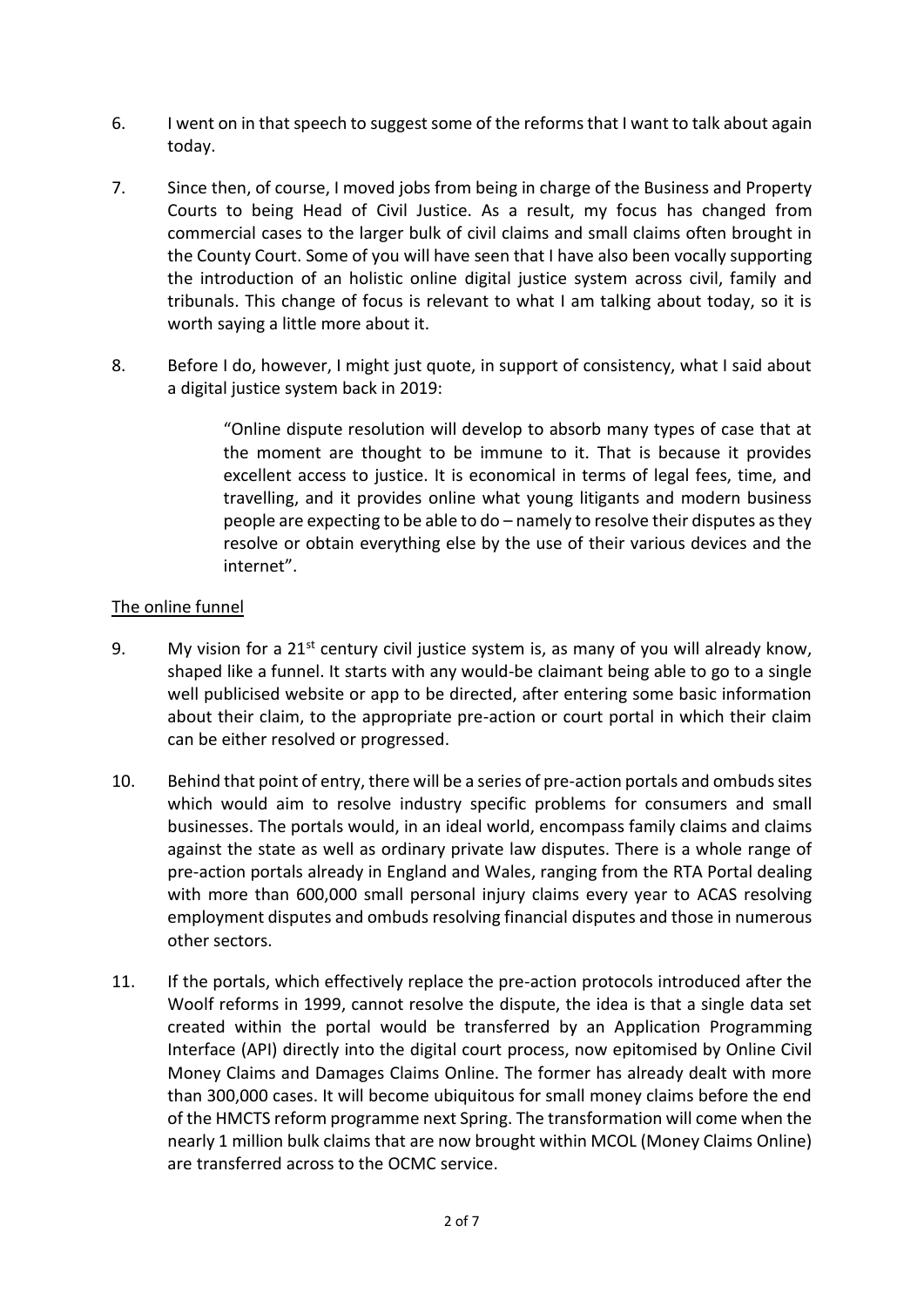## The court-based dispute resolution process

- 12. Many have said that the current White Book which runs to some 6,600 pages without the massive additional supplements and additional online material - is too long. That is an understatement. Many have also said that a system that requires so many rules and accompanying practice directions and notes is self-evidently not providing access to justice for ordinary people who cannot possibly be expected to find their way round such a behemoth. As you will know, a behemoth is an extinct creature.
- 13. In my view, the court-based procedure requires radical simplification. The process needs to be reviewed from the ground up. Pleadings have become far too long and are too often rambling and unfocused. The same is true of witness statements, experts reports and even lists of issues. The objective in court should be the same as it is within the online space, namely to identify quickly and efficiently the issue or issues that divide the parties and to make directions for the most expeditious resolution of those issues without being required to force every case into the same procedural mould.
- 14. In the digital justice system, there will be decision trees that will be directed towards identifying the main issues in the case. There will be no need for lengthy particulars of claim or lengthy defences. Instead, once the issues are identified, a resolution process will follow, whether that is an asynchronous on-screen decision or a live hearing remotely or in person. We now know, having learnt the hard way during the worst ravages of Covid, that remote or hybrid hearings can be extremely effective for a wide range of cases. Indeed, many barristers and solicitors actively prefer them as they save costly travelling and waiting time.
- 15. This is not the end of justice as we know it. Far from it. It is simply delivering justice in a manner more appropriate to the  $21^{st}$  century, which is an era where, as I now know I have been saying since at least 2019, almost everything can be easily obtained online or through our phones and smart devices. Lawyers do not need to be afraid of these developments. First, where the digital platforms throw up an issue that needs a full traditional hearing, one will always still be available. Secondly, litigants in person will be able to bring many simple claims without the assistance of lawyers, which will create greater access to justice. It will also mean that more claims can be vindicated than when the complexity of the justice process stood in the way of people being able to get their claims before a court at all. Thirdly, as the lives of consumers and businesses become ever more complex, there will remain an increasing number of situations in which legal advice is an imperative and where the lawyer's expertise will be invaluable both to the client and to the court.

# Can the existing civil justice system learn lessons from the new digital justice system?

- 16. I believe it can.
- 17. First, pleadings are, in the existing analogue world, rarely read or relied upon as cases progress. They are hugely costly to draft. The digital justice system will, as I have said, make extensive use of decision tress, which will teach us that the old-fashioned art of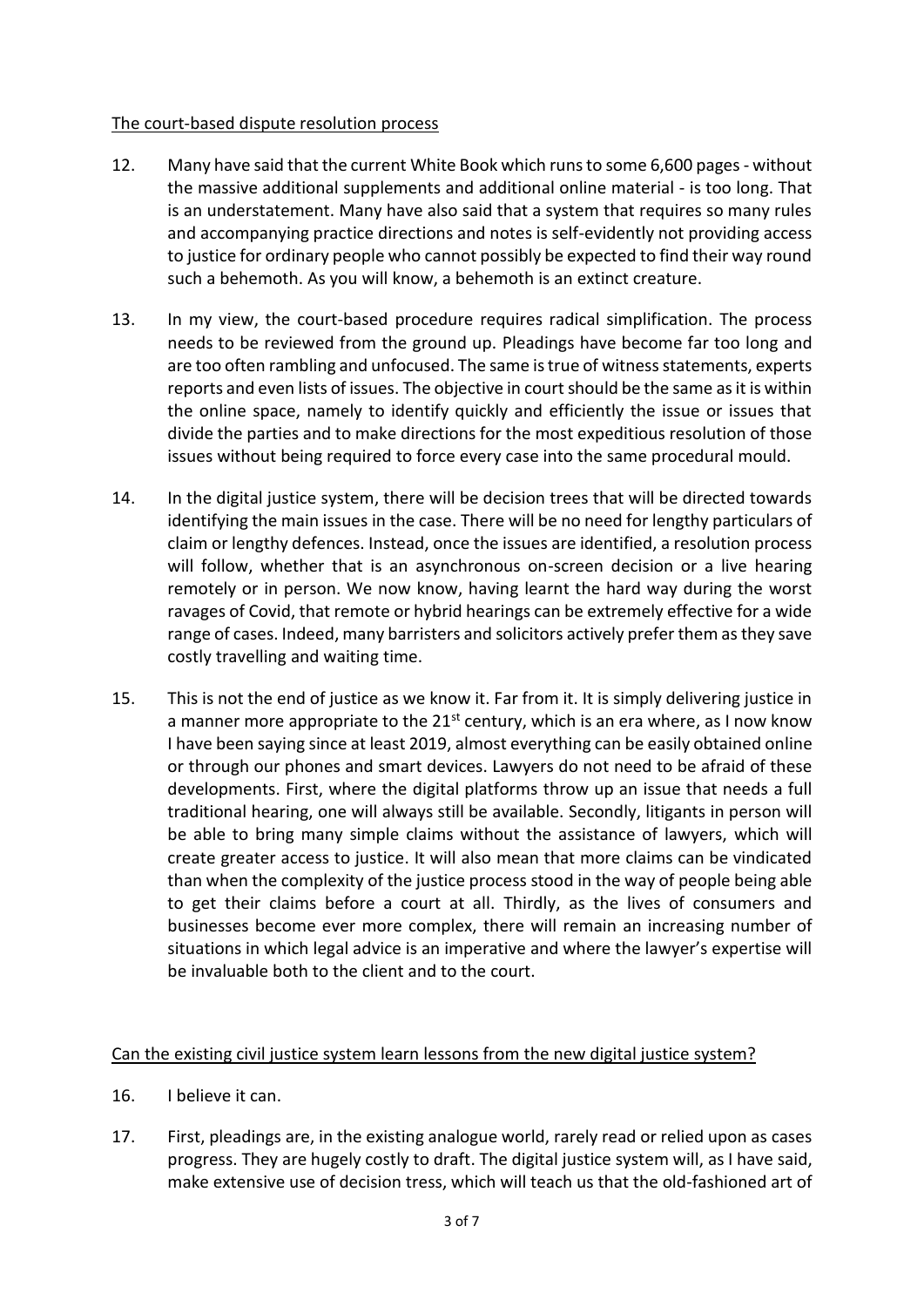pleading is not needed in every simple case. The running down Statements of Claim that I was taught to draft with the help of "Odgers" at Bar School back in 1977 are actually not needed in order to identify and define the issue that divides the parties in a running down action. A series of simple online questions can and should identify the issue that really needs to be resolved, such as whether the defendant was driving too fast or ran a red light.

- 18. Formal pleadings should surely be reserved for the rare type of case that really needs them. Vast numbers of cases covered by CPR Part 8 have managed very well without pleadings for years. There is no reason why the default position should not change from pleadings to no pleadings. That would allow the judge at a CMC (held remotely or on-screen asynchronously) to require pleadings when the case genuinely merits them.
- 19. Secondly, the courts need actively to resist prolixity. Long witness statements, unnecessarily complex experts reports and the now often incredibly fleshy so-called "skeleton" arguments, are in too many cases simply a vice. Lawyers draft long documents, as the old saying goes, because they do not take the time to think hard enough about the case to draft short ones. It may be hard, but we should think carefully before rewarding incompetence by allowing long documents to be charged on the basis of hourly rate remuneration. Moreover, the message needs to go out that over-lengthy lists of issues are unacceptable. If the case does give rise to multiple issues, the judge really needs to take control and manage the case into smaller digestible pieces by way of preliminary or sample issues. There is no justification for trials that last weeks upon weeks because of a failure either of the lawyers or of the judge or of a combination of them to manage the case properly.
- 20. There has unfortunately in the last few years been a reduced focus on active and effective case management in many areas of civil justice. Years ago, the Commercial Court introduced the concept of case management. The Commercial Court Guide was rapidly adopted and adapted by other jurisdictions, but now pro-active case management seems in many areas to have stalled. How otherwise could we regularly see cases lasting for months and resulting in judgments running into many hundreds or even thousands of pages?
- 21. Thirdly, disclosure is still too much of a profit centre even, or perhaps particularly, in Business and Property cases – despite the Disclosure Pilot, which has helpfully forced an early concentration on where disclosure is truly needed and where it is not.
- 22. I cannot use this afternoon's lecture to re-write the White Book, but I believe that its size and complexity has become unsustainable.
- 23. Lessons need to be rapidly learned from the growing digital justice system, and the emphasis needs to shift from accepting prolixity and long trials to proactively resisting them.

### Online Rules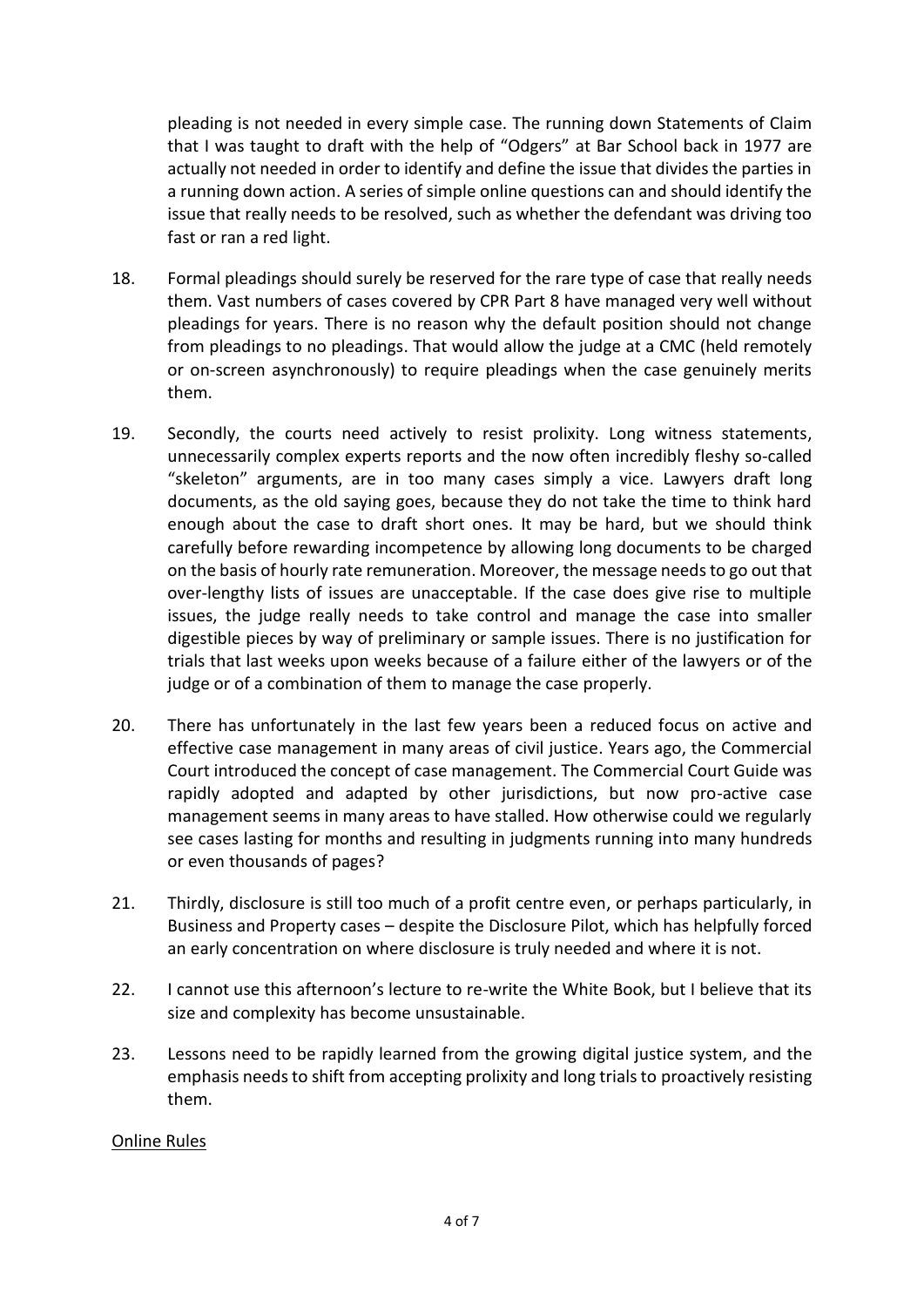- 24. These thoughts bring me next to consider how online rules can improve upon the existing Civil, Family and Tribunal Rules. In England and Wales, the legislation allowing for an Online Procedure Rules Committee is close to the conclusion of its journey through Parliament. It will be a far more agile body than any of the existing subjectbased rule committees. Instead of focusing on a 19<sup>th</sup> century process of dispute resolution, it will seek to regulate the digital justice system as I have described it. The digital justice system will offer the opportunity for smart systems that allow orders to be given effect without lengthy enforcement processes. It will allow for continuous mediated interventions to suggest imaginative ways of resolving the dispute at every stage. More than that, however, the online space does not need the detailed rulesbased approach of an analogue system because the rules are hard-baked into the online platform itself.
- 25. To give an example, one does not need a separately published rule saying that one must give the online system your name and contact details. If you fail to do so, your claim or defence will not proceed. There is no need for a rule limiting prolix documentation. The system will simply not accept it. Of course, you will still be able to ask a judge to remove your case from the digital space or allow exceptionally lengthy argument or evidence, but the system will generally achieve proportionality automatically.
- 26. Make no mistake, this is indeed a revolution. But it is one that is, I think, long overdue. For too long, the legal system has neglected the interests of litigants in person, of vulnerable claimants and of those seeking quickly to vindicate small claims – all that has been sacrificed on the altar of historical concepts of what is fair and appropriate. The received wisdom has been that every case, however small, is entitled to be litigated as if it were life threatening or economically catastrophic for the parties. Proportionality is rightly the modern watchword.
- 27. For many years, I have been pleading with the lawyers and judges to understand that dispute resolution can be represented by a three-dimensional graph with scales for cost, delay and precision or accuracy of outcome. If a claim is worth £20 and is brought on E-bay (as some 6 million claims are every year), the claimant probably wants to spend nothing on it, wants it resolved very quickly and does not much care about the detail considered in reaching an outcome. Conversely, if a SME claims £5 million without which its business will collapse, it is probably prepared to invest something in the costs of lawyers, and it probably put up with some delay in the final resolution of the claim, always provided that an entirely just outcome is achieved. There is a vast range of cases in between the two I have mentioned, and cases involving children and families may not be governed by the same parameters, but cases against the state certainly are.
- 28. I made a very similar point in a lecture a couple of weeks ago, and became the subject of a twitter storm. Litigants are, in my view, entitled to prefer a speedy cost-free resolution for very small claims such as those that they bring on eBay. That is their choice. If they elevate a very small claim into a costly court battle that is disproportionate in both court time and party expense, the system sometimes has to put its foot down. That is not new. It was the revolution introduced by the overriding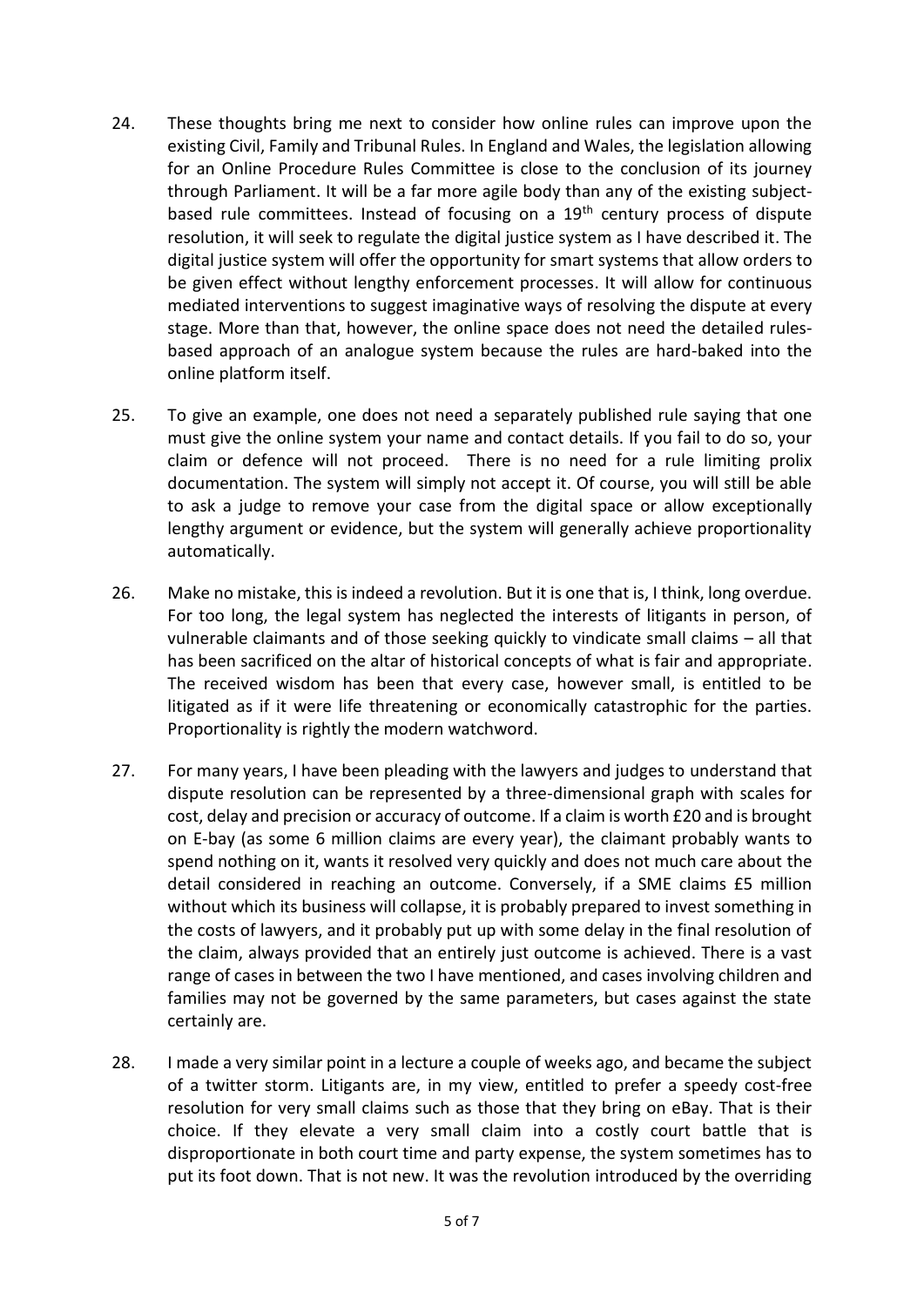objective, which expressly provides that it should enable the court to deal with cases justly and at proportionate cost. CPR Part 1 also embeds within those concepts the importance of the availability of court resources and the needs of other court users.

- 29. To return to online rules, I believe that they are crucially important to the reform of the existing rules. They can lead the way and show how high-level governance of the digital justice system creates a quicker less costly dispute resolution process without compromising on the principles of natural justice or justice itself. The process must still allow the parties to be heard, but it can do so whilst imposing a sustainable and proportionate structure upon the dispute and preventing peripheral and satellite litigation developing in the way it does now – all too frequently.
- 30. Moreover, the online procedure rules committee that is being created in England and Wales should also be able to provide governance for the pre-action portals that I have mentioned. Those portals already do, as I have said, resolve literally hundreds of thousands of claims without the need for legal proceedings to be commenced. Industry is already funding a large number of online ombuds processes, which sit in the pre-action dispute resolution space alongside the RTA portal and the Whiplash portal launched in May 2021.
- 31. There is much to be learned also from the UNIDROIT-European Law Institute's draft European Civil Procedure Rules, which have basic rules requiring party cooperation, a duty to achieve settlement, and court case management alongside rules requiring equal treatment and proportionality. The draft UNIDROIT/ELI rules have a forwardlooking approach to the integration of (A)DR into the Rules themselves and into the dispute resolution process. They also introduce an excellent rule imposing a duty to seek settlement. This is something that is often honoured only in the breach. The next step will be to ask how real effect can be given to that duty.

# **Conclusions**

- 32. I want to conclude by suggesting how we may be able to bring about the changes to the current court-based civil dispute resolution process. We will undoubtedly learn, as I have explained, from the innovations created by the new digital justice system and the governance processes of the Online Procedure Rules Committee. That will, of course, take some time. But time is important if one is determined, as I am, to bring about considered and sustainable changes that will maintain the confidence of consumers and national and international businesses in our first-rate justice system.
- 33. I am sure that the time for big name reports is over. Such reports can only deal with a snapshot in time and they cannot respond to the technological changes that are occurring rapidly throughout society. What is needed is organic and incremental reform of a system that has become too expensive and governed by a set of rules that seems to grow, but never to shrink.
- 34. I think the Disclosure Pilot provides a good blueprint. There should be similar processes designed to deal with the excesses I have mentioned in respect of pleadings,